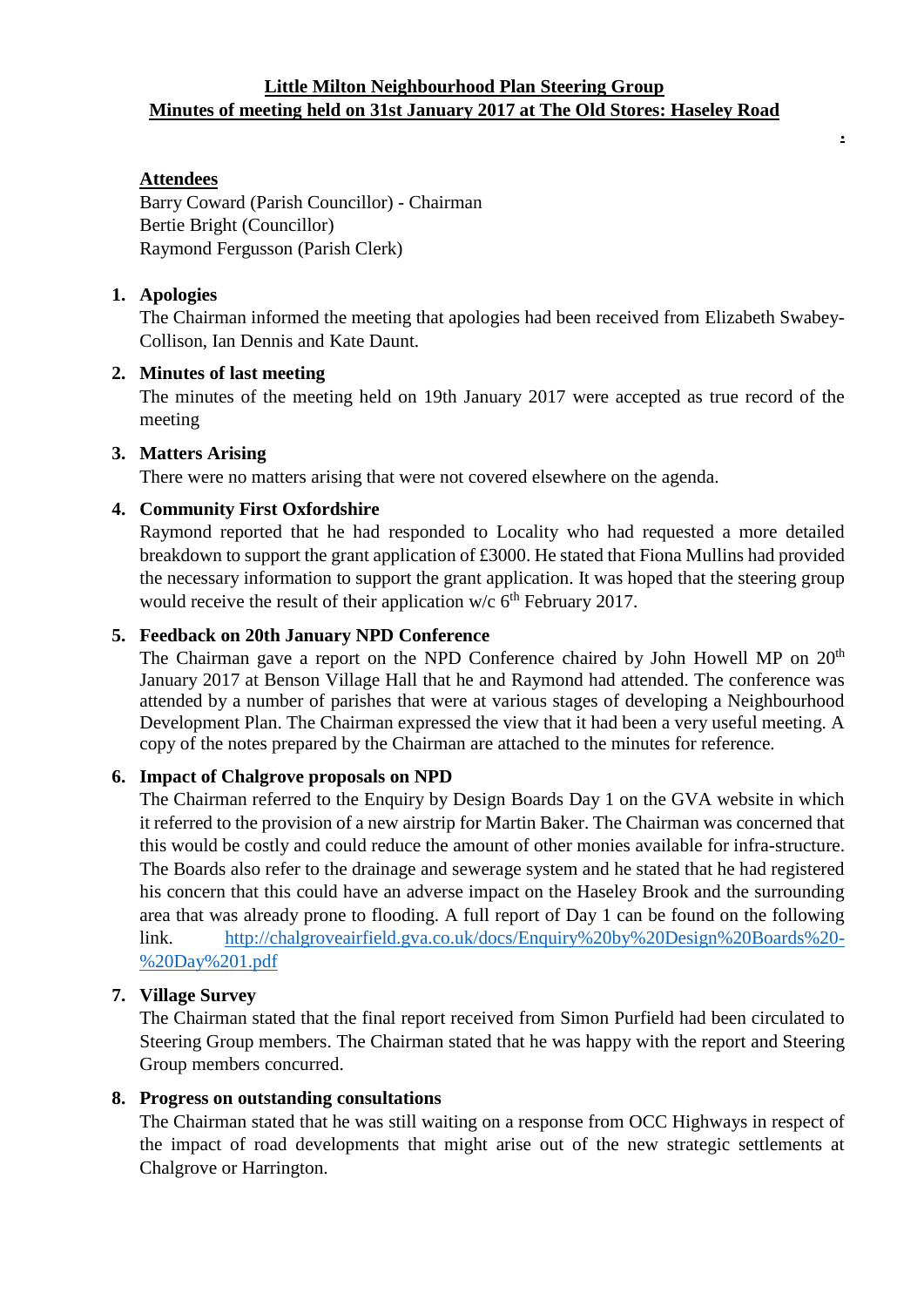### **9. Evidence base-Background Document-progress**

The Chairman updated the Steering Group on the status of the Evidence Base in respect of the background documents:

- 
- 
- 
- Environmental Factors Updated and complete
- Landscape Character & Capacity Assessment Updated and complete
- Infrastructure & Capacity Updated and complete
- Housing Needs Assessment **Leap Updated and complete**

The following documents are still under review

- Village Character: This is being expanded and is currently awaiting comments from Ian Dennis, Kate Daunt and Raymond Fergusson
- Housing Needs Assessment: This has been reviewed and is awaiting housing values data
- Roads. As reported this is with OCC awaiting comment
- Local Green Spaces: This is currently under discussion and a preliminary paper is attached to the minutes for completeness.

# **10. Aspects of the plan that are currently unclear**

There was a discussion on the designation of Local Green Spaces within the Plan. The Chairman reported that he had contacted Ricardo Rios on a number of matters including Local Green Spaces. The Chairman referred to the National Planning Guidance Policy that states the key aspects that need to be considered when designating Local Green Spaces. It was against this background that the steering group identified three options for consideration

- The recreation ground
- BBOWT field
- Allotments

The Chairman reported that he had contacted Fiona Mullins in respect of Ditchend Farm with regards to whether the Neighbourhood Plan should make any particular reference to the site. The Chairman stated that the advice given was the need to write down what we would want to achieve without detailing any specific proposals. Our statement of need would be translated into appropriate planning language within the Plan.

The Chairman outlined the concept of Protecting Views within the village and incorporating them within the Plan. He stated that he had received advice from Fiona Mullins and a number of options were outlined for consideration. The initial list were

- Views of the church from South and West of the village
- 2 views out of the village to the Wittenham Clumps
- A view of Fletchers Farmhouse
- A view of Great Haseley windmill
- Some linear views along part of the High Street and the Haseley Road

This matter will be discussed more fully at a future meeting.

- Baseline Information Updated and complete • Planning Factors Updated and complete • Planning History Updated and complete
	-